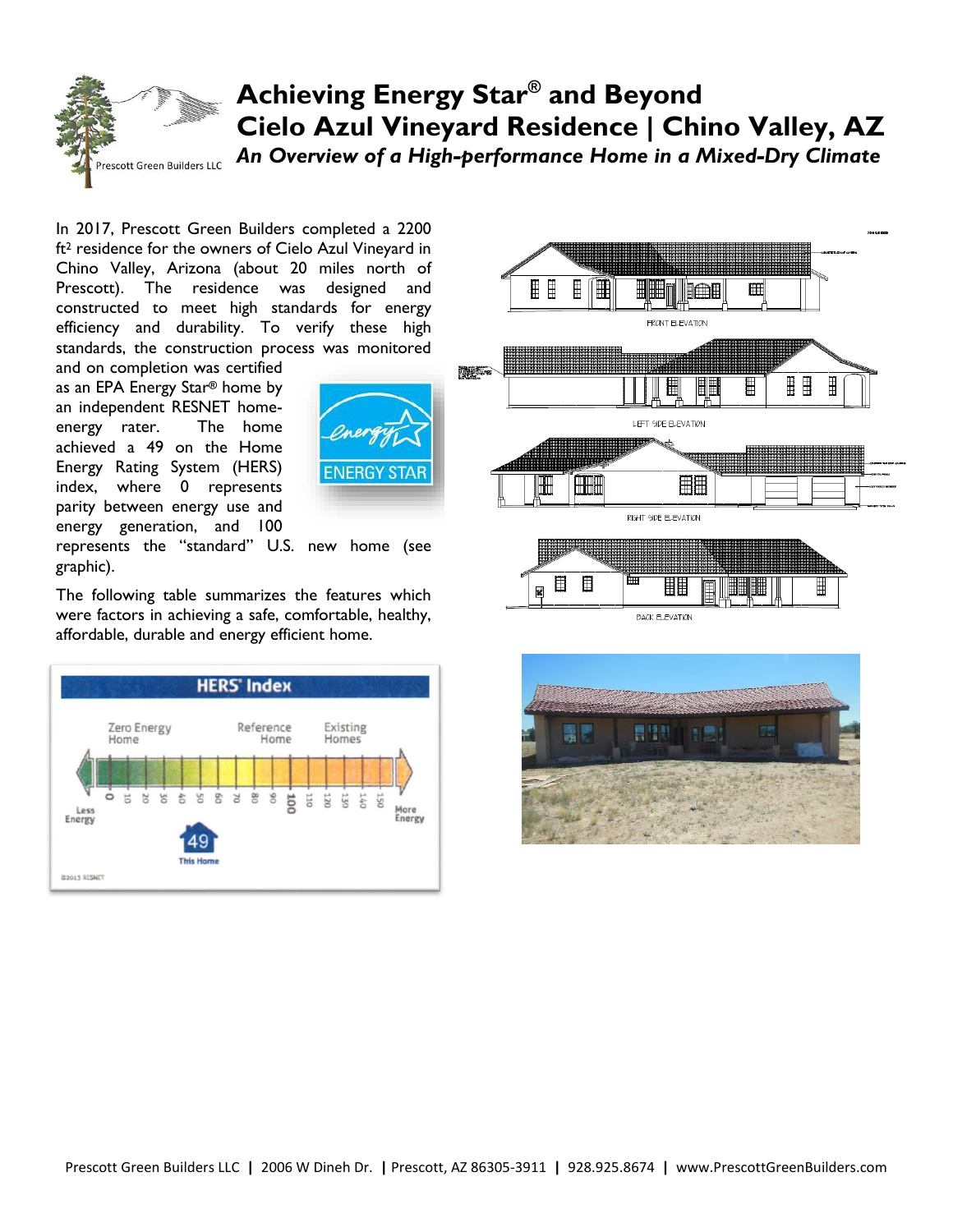## **High-performance Features of the Cielo Azul Vineyard Residence**

| Project               | Project Name                                                      | Cielo Azul Vineyard Residence                                                                                                                                                     |
|-----------------------|-------------------------------------------------------------------|-----------------------------------------------------------------------------------------------------------------------------------------------------------------------------------|
|                       | City, State                                                       | Chino Valley, Arizona<br><b>IECC Climate Zone 4B</b>                                                                                                                              |
| Team                  | Architect/Designer                                                | Blue Line Design, Prescott, AZ                                                                                                                                                    |
|                       | <b>General Contractor</b>                                         | Prescott Green Builders LLC; Prescott AZ                                                                                                                                          |
|                       | Home Energy Rater                                                 | E3 Energy LLC; Flagstaff AZ                                                                                                                                                       |
| General               | <b>Time Line</b>                                                  | Started: August 2016<br>Completed: June 2017                                                                                                                                      |
|                       | Floor Area                                                        | 2,212 ft <sup>2</sup> Conditioned Space<br>990 ft <sup>2</sup> Unconditioned (garage, mechanical room, sun room)                                                                  |
|                       | <b>Construction Type</b>                                          | Slab-on-grade with wood frame walls                                                                                                                                               |
|                       | Layout                                                            | Single-family detached housing<br>One floor: 3 bedrooms, 2 baths, kitchen, living room, dining room,<br>laundry, attached 2-car garage separated by a sunroom; mechanical<br>room |
|                       | <b>Construction Cost</b>                                          | \$150 per square foot as a hybrid home (owner participation in the<br>construction process)                                                                                       |
| <b>Certifications</b> | <b>RESNET Home</b><br><b>Energy Rating System</b><br>(HERS) Index | 49                                                                                                                                                                                |
|                       | International Energy<br><b>Conservation Code</b>                  | In compliance (IECC 2012)                                                                                                                                                         |
|                       | EPA EnergyStar<br>Program                                         | Qualified                                                                                                                                                                         |
|                       |                                                                   |                                                                                                                                                                                   |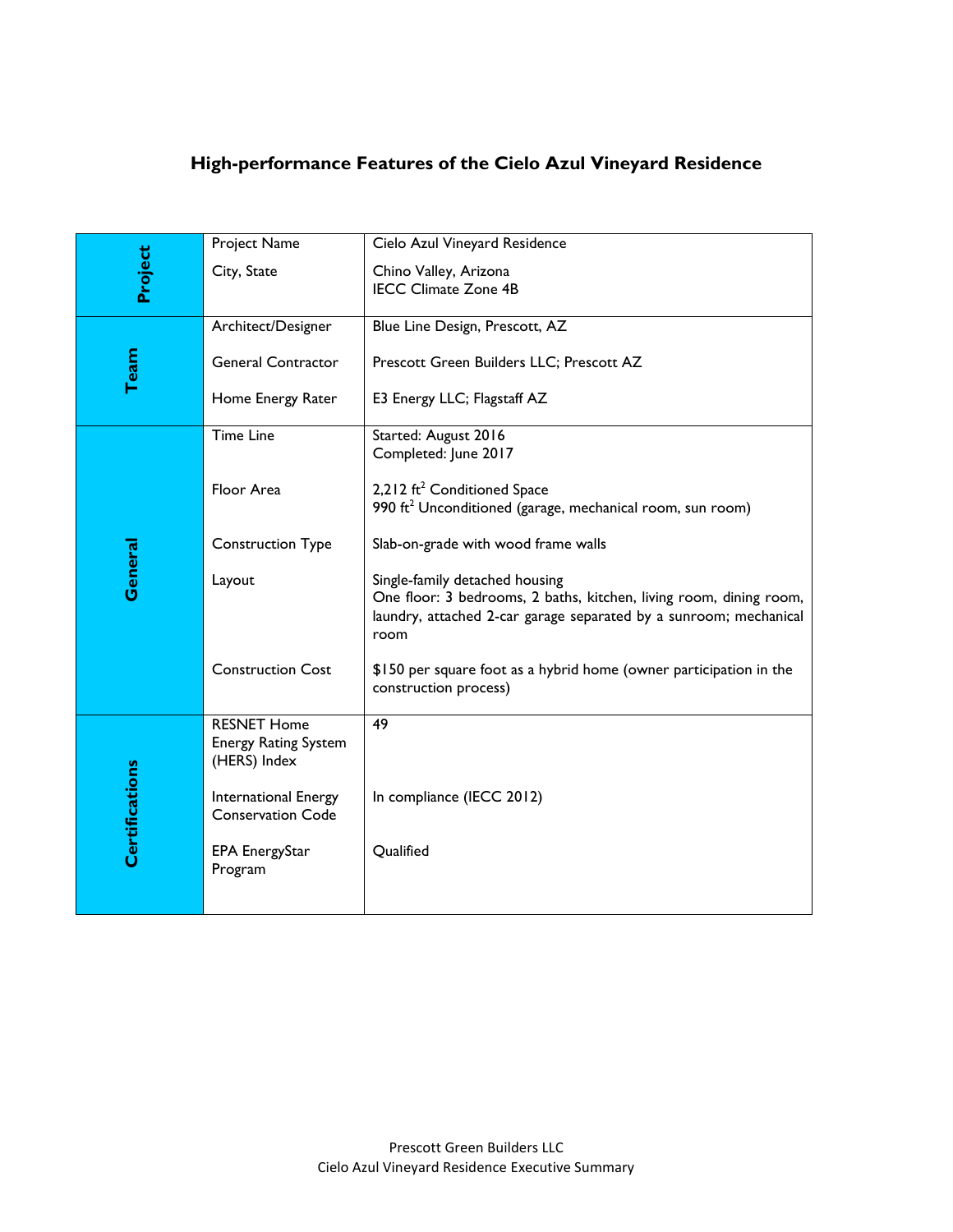| • XPS rigid foam insulation between the foundation stemwall and concrete slab (2" thick R-<br>10 extending 16" vertically along the formed concrete stemwall)                                                                                                                                                                                                                                                                                                                                                                                                                                              |
|------------------------------------------------------------------------------------------------------------------------------------------------------------------------------------------------------------------------------------------------------------------------------------------------------------------------------------------------------------------------------------------------------------------------------------------------------------------------------------------------------------------------------------------------------------------------------------------------------------|
| • Exterior 2"x6" frame walls fully insulated to R-26:<br>- I" thick layer of EPS rigid foam insulation (R-4.5) on all exterior wall surfaces<br>- 2"x6" frame wall cavities have 3.5" polyurethane foam insulation (R13) and 2" of wet-<br>spray cellulose insulation (R7)<br>- Full OSB shear (R1/2), concrete stucco (R1/2), interior drywall (R1/2)                                                                                                                                                                                                                                                     |
| . Bottom of roof deck insulated to R-29 with 8" of polyurethane spray foam                                                                                                                                                                                                                                                                                                                                                                                                                                                                                                                                 |
| • Garage and unconditioned spaces insulated with 4" polyurethane spray foam (R14) in walls<br>and the bottom of the roof deck; garage door insulated to R13 with high-density foam                                                                                                                                                                                                                                                                                                                                                                                                                         |
| • Window and door headers sized for proper loads, set to the exterior to create an<br>interior cavity for insulation, and insulated with cellulose during wall spray                                                                                                                                                                                                                                                                                                                                                                                                                                       |
| • Thermal bypasses behind tubs/showers adjacent to exterior walls were insulated with<br>polyurethane spray foam                                                                                                                                                                                                                                                                                                                                                                                                                                                                                           |
| • High-performance EnergyStar Windows installed:<br>- Double pane, Low E glass, thermally broken, argon gas filled, fiberglass windows<br>- Windows coefficients: SHGC=0.28 U=0.28<br>- Windows operable to allow for natural ventilation<br>- Window flanges properly flashed with housewrap and peal/stick tape                                                                                                                                                                                                                                                                                          |
| • Tight building envelope (blower door test measured 439 Cubic Feet Per Minute at 50<br>Pascals (CFM50); leakage equivalent to approximately 44 sq. inch space or a 3 ft sliding<br>glass window open I-I/4"<br>- Exterior walls have multiple continuous air-infiltration barriers (OSB glued to studs and<br>housewrap seams taped and caulked top/bottom to OSB)<br>- Exterior wall penetrations all properly air sealed<br>- Metal main trunk ductwork and flex duct secondary runs sealed with mastic; Duct<br>Blaster total leakage measured 76 CFM at 25 Pascals (equivalent to 3.4% of floor area) |
| • HVAC system requirements calculated, sized appropriately, and installed correctly<br>- High-efficiency 18 SEER cooling/9.0 HSPF heating 2-stage heat pump<br>- Single-zone system with programmable thermostat controls<br>- Balanced ventilation system continuously exhausts stale air and supplies exterior fresh<br>air                                                                                                                                                                                                                                                                              |
| - Energy Star ventilation fans in wet areas and bathrooms                                                                                                                                                                                                                                                                                                                                                                                                                                                                                                                                                  |
| Energy Star kitchen appliances include dishwasher and refrigerator                                                                                                                                                                                                                                                                                                                                                                                                                                                                                                                                         |
| Hybrid (heat pump) hotwater heater system with 66-gallon tank for excess storage<br>capacity; hotwater recirculation pump on a timer to limit standby heat loss through<br>underslab plumbing                                                                                                                                                                                                                                                                                                                                                                                                              |
| Total LED lighting in ceiling can lighting and light fixtures<br>$\bullet$                                                                                                                                                                                                                                                                                                                                                                                                                                                                                                                                 |
| Ceiling fan in each bedroom and living room<br>٠                                                                                                                                                                                                                                                                                                                                                                                                                                                                                                                                                           |
| Garage on west side of home buffers conditioned space from summer heat gain; deep<br>٠<br>patio on south-facing long dimension and eave overhangs limit direct sunlight entry<br>through windows                                                                                                                                                                                                                                                                                                                                                                                                           |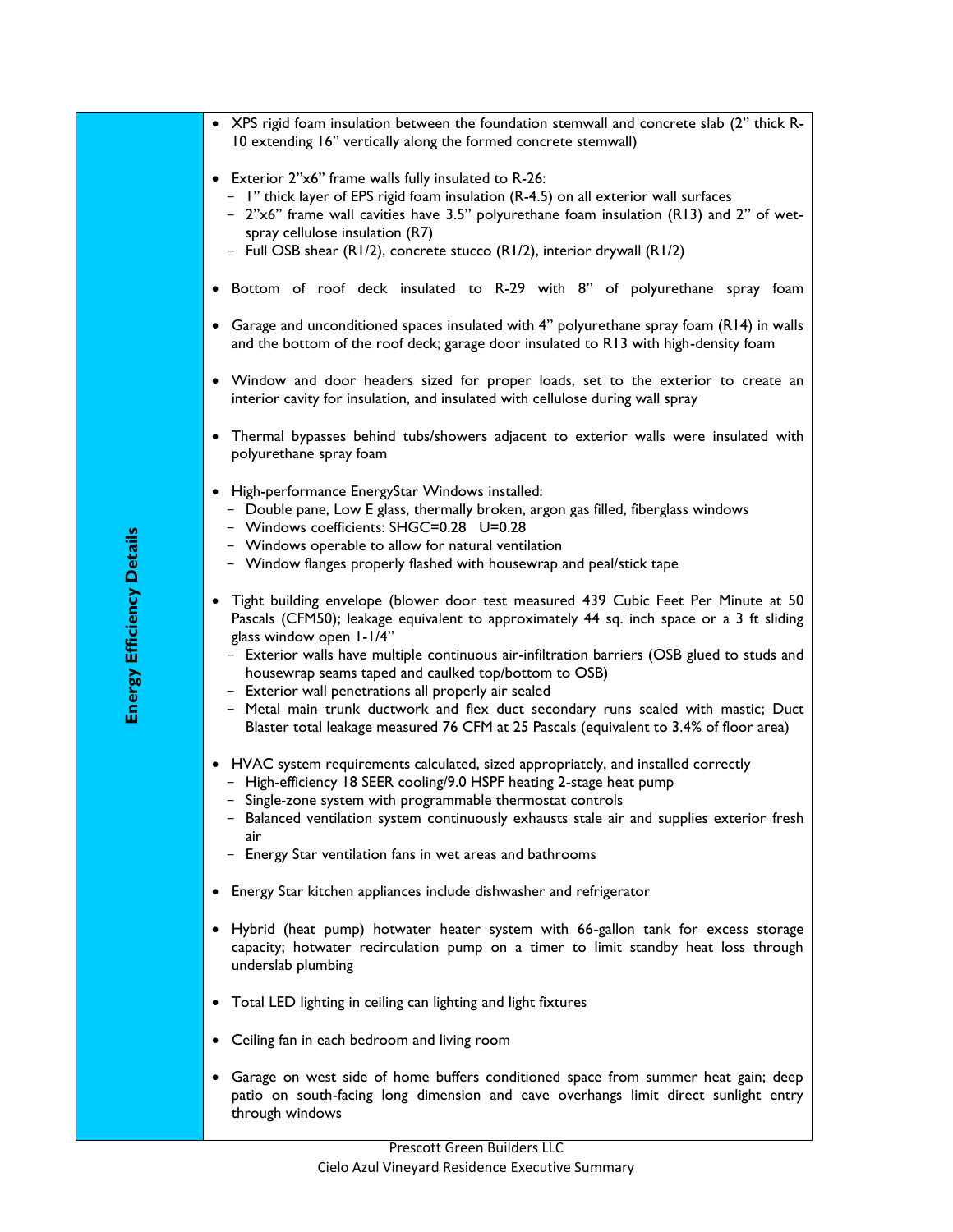| Generation<br>Renewable<br>Energy              | None at this time in the residence, planned in a future development phase<br>$\bullet$<br>Pump in vineyard well powered by 650 watt solar panels<br>$\bullet$ |                                                                                                                                                                                                                                                                                                                                                                                                                                                                                                                                                                                                                                                                                                                                                                                                                                                                                                                                                                                                                      |  |
|------------------------------------------------|---------------------------------------------------------------------------------------------------------------------------------------------------------------|----------------------------------------------------------------------------------------------------------------------------------------------------------------------------------------------------------------------------------------------------------------------------------------------------------------------------------------------------------------------------------------------------------------------------------------------------------------------------------------------------------------------------------------------------------------------------------------------------------------------------------------------------------------------------------------------------------------------------------------------------------------------------------------------------------------------------------------------------------------------------------------------------------------------------------------------------------------------------------------------------------------------|--|
| Efficiency<br><b>Details</b><br>Water<br>ndoor | Low-flow toilets, faucets, and showerheads<br>• Water-conserving EnergyStar dishwasher<br>Recirculation pump to accelerate hot water to individual taps       |                                                                                                                                                                                                                                                                                                                                                                                                                                                                                                                                                                                                                                                                                                                                                                                                                                                                                                                                                                                                                      |  |
| <b>Resource Efficiency Details</b>             | <b>Enhanced Durability</b><br>and<br>Reduced<br>Maintenance                                                                                                   | Foundation water management strategies implemented:<br>- damp-proofing of sub-grade stemwall<br>- polyethylene sill gasket for capillary break<br>• Building envelope moisture management strategies implemented:<br>- above grade wall system composed of materials that are vapor<br>permeable<br>- windows and doors properly flashed<br>- rain gutter extensionss direct water away from foundation<br>- housewrap properly lapped, seams taped, and sealed to the wall<br>sheathing with caulk<br>Roof overhang (including gutter projection) minimizes sunlight<br>and damaging UV entry through windows in summer<br>Low-maintenance pre-colored acrylic stucco<br>Concrete tile roof provides long-lived roof protection<br>Peel-and-stick roofing underlayment provides a high level of<br>$\bullet$<br>protection for water entry through the roof<br>• All building materials kept dry and covered. Exterior wood fascia<br>primed and stained before installation, joints caulked during<br>installation |  |
|                                                | <b>Site Elements</b>                                                                                                                                          | Excellent ambient air quality in the north central Arizona area<br>$\bullet$<br>No pesticides broadcast on the soil prior to construction<br>Building materials with organic content kept dry to minimize mold<br>potential                                                                                                                                                                                                                                                                                                                                                                                                                                                                                                                                                                                                                                                                                                                                                                                          |  |
| ÷<br>Indoor Air Quality Deta                   | <b>Building</b><br>Enclosure<br>Elements                                                                                                                      | Multiple redundant techniques designed to keep the house dry (<br>thereby inhibiting mold growth) and to maintain control of the<br>interior environment:<br>Below grade portion of the foundation stemwall damp-proofed<br>Finish grade is a minimum 5% sloped away from the house<br>Slab penetrations for plumbing sealed with expanding foam<br>· Flexible polyethylene foam sill sealer under all exterior wall<br>bottom plates; interior and exterior of bottom plate caulked<br>where it meets the slab<br>• Exterior wall materials designed to dry to both exterior and<br>interior<br>• Properly flashed and sealed exterior door and window openings<br>limit potential for water intrusion into the wall system and<br>associated mold growth potential<br>Tight building envelope; blower door test value of 439 CFM at 50<br>Pascals (equivalent to 0.91 ACH <sub>50</sub> [air changes per hour at 50<br>pascals] and $0.20$ CFM/ft <sup>2</sup> )                                                   |  |